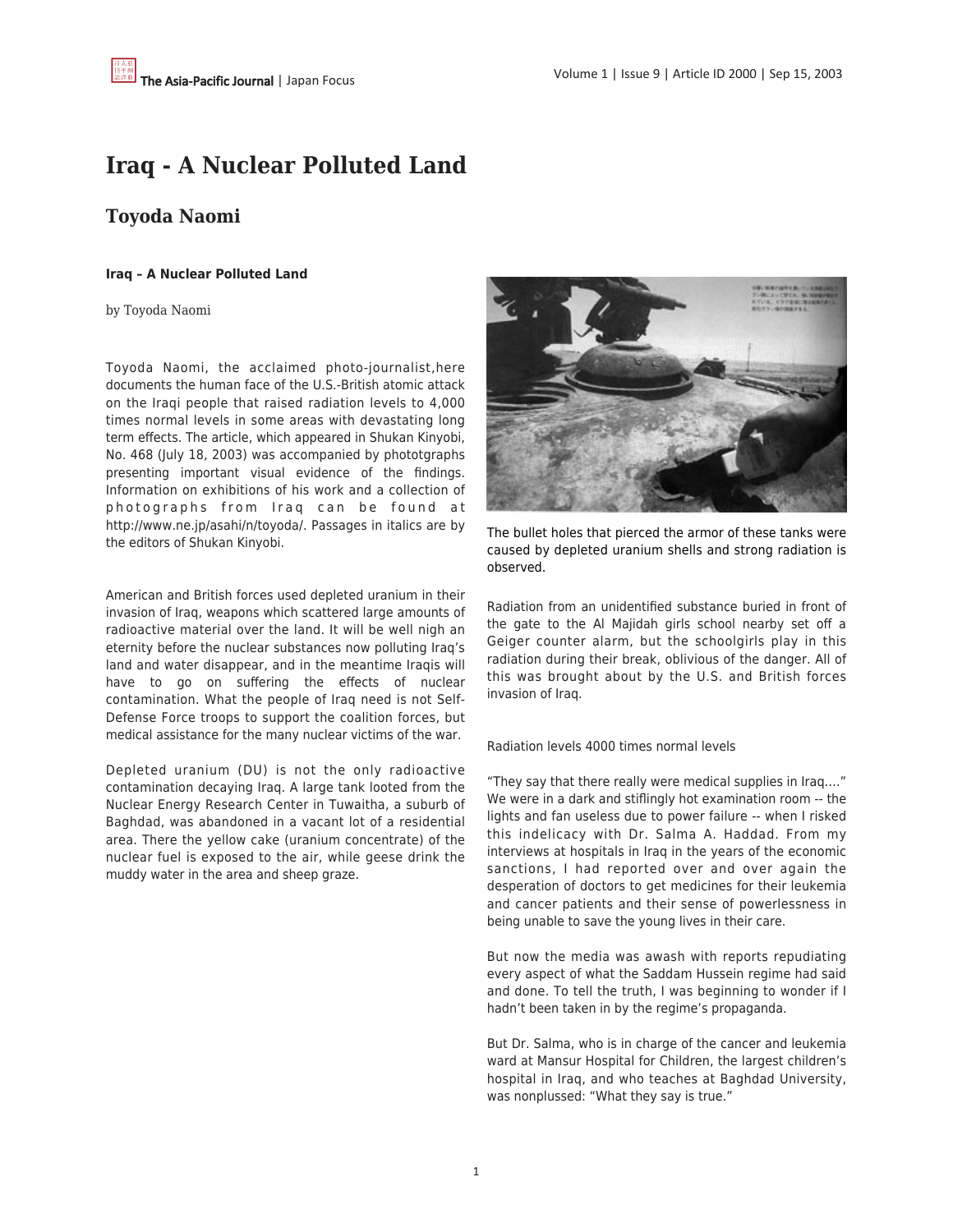"In the past we were only able to say what the Ministry of Health and information officers told us to say, but now we have no problem in speaking frankly. Yes, there was sufficient medicine for high-ranking officials and government people. But we in the hospitals did not have medicine."

"From 1996 to 1998 the government refused assistance from NGOs. (Three organizations managed to get a modest level of assistance in.) Some of the medicines donated by NGOs were not able to be used because there weren't any results of clinical tests on them and they all just sat on the shelves until the expiry date ran out. Then last year we were ordered by the government to keep 25% of our medicine in stock in preparation for the war, but as these were emergency medical supplies, it had nothing to do with medicines for cancer and leukemia."

I could not help but wonder what the lack of medicine had meant for the children of Iraq.

Land polluted by depleted uranium will never be the same again

Depleted uranium is a by-product of the uranium enrichment process. Almost 100% uranium-238, it is unusable as fuel for nuclear power generation and is treated as waste material. A hard, dense metal, it is extremely cheap, and U.S. and U.K. forces are using it for anti-tank projectiles and in attacks on buildings.

When the high-speed uranium metal projectile hits the armor of a tank, the impact creates extreme heat, melting the armor, setting the inside of the tank on fire and incinerating those inside. Uranium dust consisting of minute particles a few microns in size is diffused into the air. When breathed in it settles in the lungs, causing serious radiation damage. This radioactive oxide material is carried on the wind, which means that ordinary people kilometers away from the war zone could breathe it in.

APJ | JF 1 | 9 | 0

a huge crater that had gathered water, having probably been created by a bunker buster.

Depleted uranium shells that miss their mark can penetrate deep into the earth, where they react with the moisture in the soil and change into a water-soluble form of uranium that contaminates underground water.

Although it is a U.S. Department of Defense military secret, it is likely that depleted uranium is used in the bunker busters that can penetrate 20 to 30 meters into the earth and destroy enemy bunkers. Used in this way too, depleted uranium would contaminate underground water.

This uranium, passing through the ecological system, has a big impact, through water and food, on fetuses in the womb and on infants. The radioactive half-life of depleted uranium is 4.5 billion years, the age of the earth, so that one could say that for all practical purposes the contaminated land will never be the same again.

Depleted uranium weapons were used for the first time on a large scale in the Gulf War a decade ago, and since then there has been a prevalence of juvenile cancer, birth defects, stillbirths and miscarriages in Iraq. And in the U.S., Gulf War syndrome has become an issue: many U.S. soldiers suffered health problems after they returned from the front, and there have been high rates among children born to them of birth defects or cancer. (Compiled by the editors from testimony by Fujita Yuko, Associate Professor of Keio University, on July 1 before a committee hearing in the House of Councilors on the bill to allow dispatch of Japanese troops to Iraq and other sources.)



An old man was feeding green grass to goats by the side of